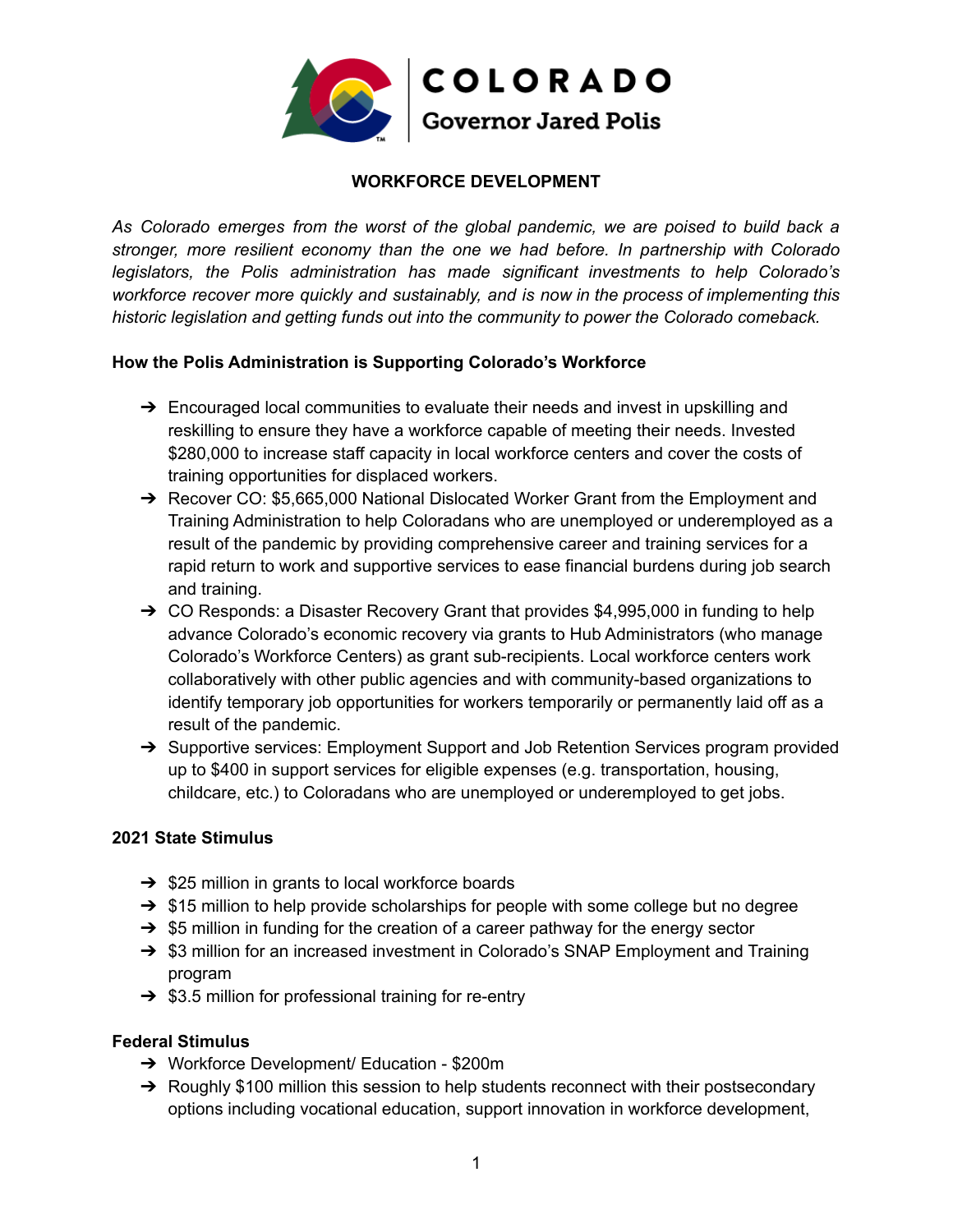and increase funding for existing effective programs that help to connect K-12, higher education, and industry.

 $\rightarrow$  Roughly \$100 million set aside for an interim process to make recommendations to the General Assembly for the 2022 session that invests in our people to gain the skills needed for higher wage jobs in the new economy and helps our higher education system adapt to better meet the needs of students wherever and however they are learning and upskilling.

# **The Governor's FY 2022-23 Budget includes the following investments:**

- ➔ **Navigational Services and Outreach (CDLE/CDE).** This \$5M investment is anticipated to help 30,000 Coloradans who lack the digital skills necessary to find a job. These funds will help job-seekers with low levels of digital literacy gain the skills needed to navigate their career search while also supporting direct community engagement with difficult to reach populations. Focused on getting people jobs, this effort works to address the digital skills gap where many people do not have the computer literacy necessary to find a job online. The vast majority of jobs from job applications to job searches are completely over the internet.
- ➔ **Improved data collection for business expansion (CDLE).** Over the past year, more than 790,000 Colorado jobs have been circulated through the Connecting Colorado system, our state's primary tool to support Coloradans in getting jobs, 89,000 of those in healthcare. An investment of \$7M will revamp this outdated system, helping us better understand our regional and statewide talent needs and improve the ROI on future investments.
- ➔ **Non-degree credentials at Area Technical Colleges, Community Colleges, and other institutions (CDHE).** Expanding access to, and providing direct support for those seeking short term credentials will address worker shortages in fields ranging from automotive to medical, while providing pathways to high paying careers for Coloradans. Healthcare jobs require training and licensure, and this \$7M investment will help support paying for training expenses to help programs make direct investments in expanding programs capacity in our highest need areas, such as healthcare to serve 1,000+ Coloradans.
- ➔ **Stand up Early Childhood Education Centers.** This investment of \$30M, along with the establishment of the Department of Early Childhood Education, will help provide affordable child care to Colorado workers, eliminating a barrier that keeps countless individuals from entering the workforce.

In addition to these direct investments in workforce development, the Budget includes **\$600M in Unemployment Insurance Relief**. The unprecedented, rapid increase in unemployment claims during the pandemic resulted in the insolvency of the Unemployment Insurance Trust Fund (UITF) and borrowing from the federal government to continue to pay claims. Employers now face additional fees that threaten Colorado's recovery. This investment will provide both immediate relief for employers through fee relief, while also lessening future fees, allowing them to continue to invest, expand, and hire in Colorado.